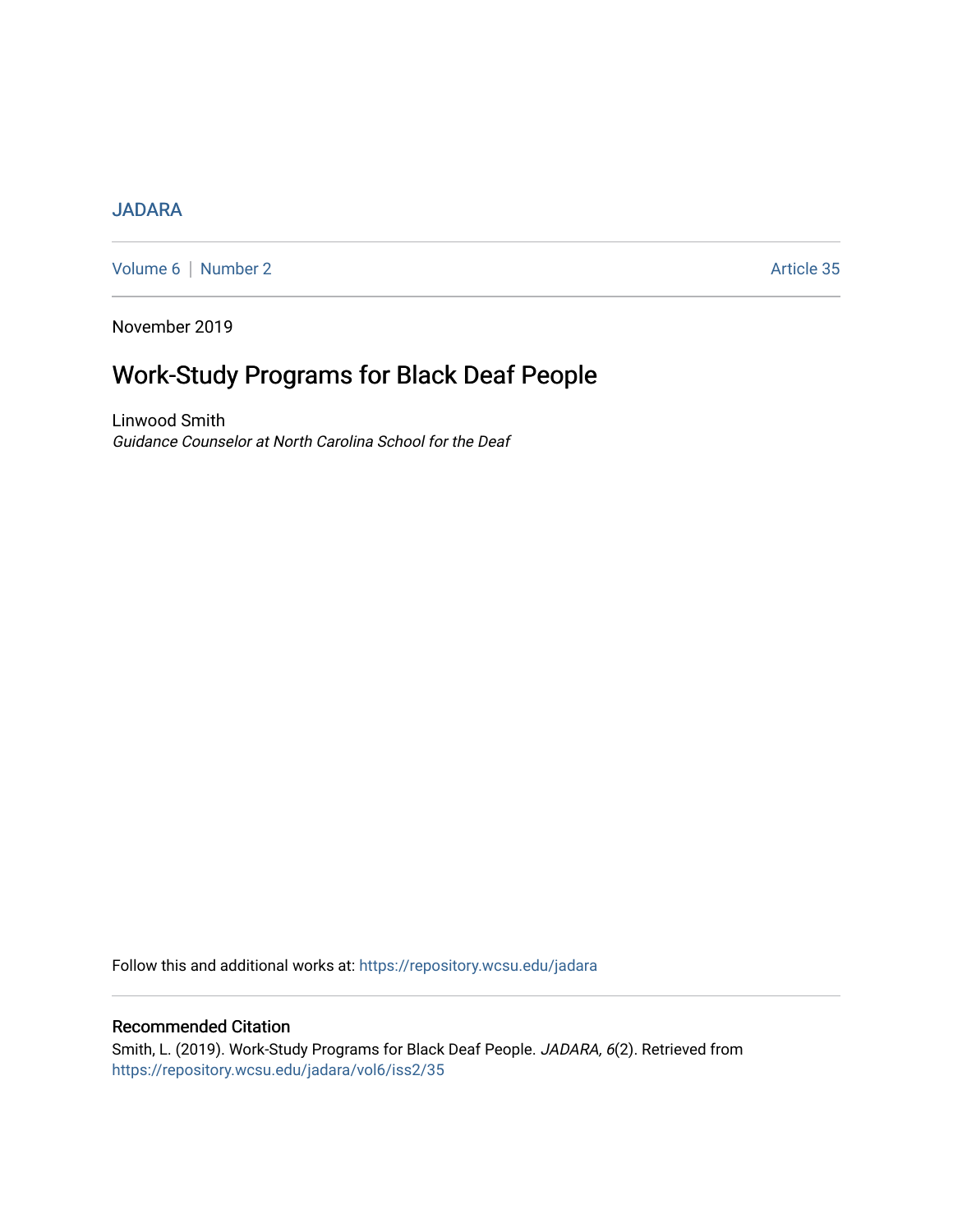## WORK-STUDY PROGRAMS AND BLACK DEAF PEOPLE

### By LINWOOD SMITH, Guidance Counselor, North Carolina School for the Deaf

Good afternoon, Members of the PRWAD and Friends. Today I would like to present some thoughts and problems concerning work-study programs and the black deaf person. To discuss black deaf people is to talk about something that has far too rarely been talked about openly before in a meeting of this kind. One major breakthrough came about from the Babbidge report in 1964 which referred to the need for improved educational facilities for black deaf people. In 1967, Ernest Hairston reported on a graduate project he undertook at the Leadership Training Program in the Area of Deafness on the black deaf of Los Angeles; in 1970, the National Census of the Deaf began efforts to locate black deaf people; in 1971, Frank Bowe published an article on "Non-white Deaf Persons" in the June issue of the American Annals of the Deaf; and Dr. Larry Stewart is now working on a Model Cities project to help the deaf in Harlem.

Prior to this, there was relative silence. The people who have raised this issue are the rehabilitation people and not the educators. This is a credit to you of the rehabilitation profession and to PRWAD.

Perhaps some of the blame for this neglect rests on school administrators and boards who were content to remain oblivious to the problems of black deaf people. A large part of the blame, too, rests on the failure of successful black people, both deaf and hearing, to speak out.

It is my feeling that the problems of black deaf people have not been brought to the front due to the fact that there are so few black professionals in the field of education of the deaf.

The lack of black professionals affects the black deaf child very much. He has no models to emulate or to identify with, and more often than not, he stops trying to succeed as he gradually begins to feel that no one before him has succeeded; therefore, he cannot expect to be a success. They see nothing in sight to inspire them to achievement. I believe that the first step to take is to work with parents of black deaf children. We have to get them

1

ŕ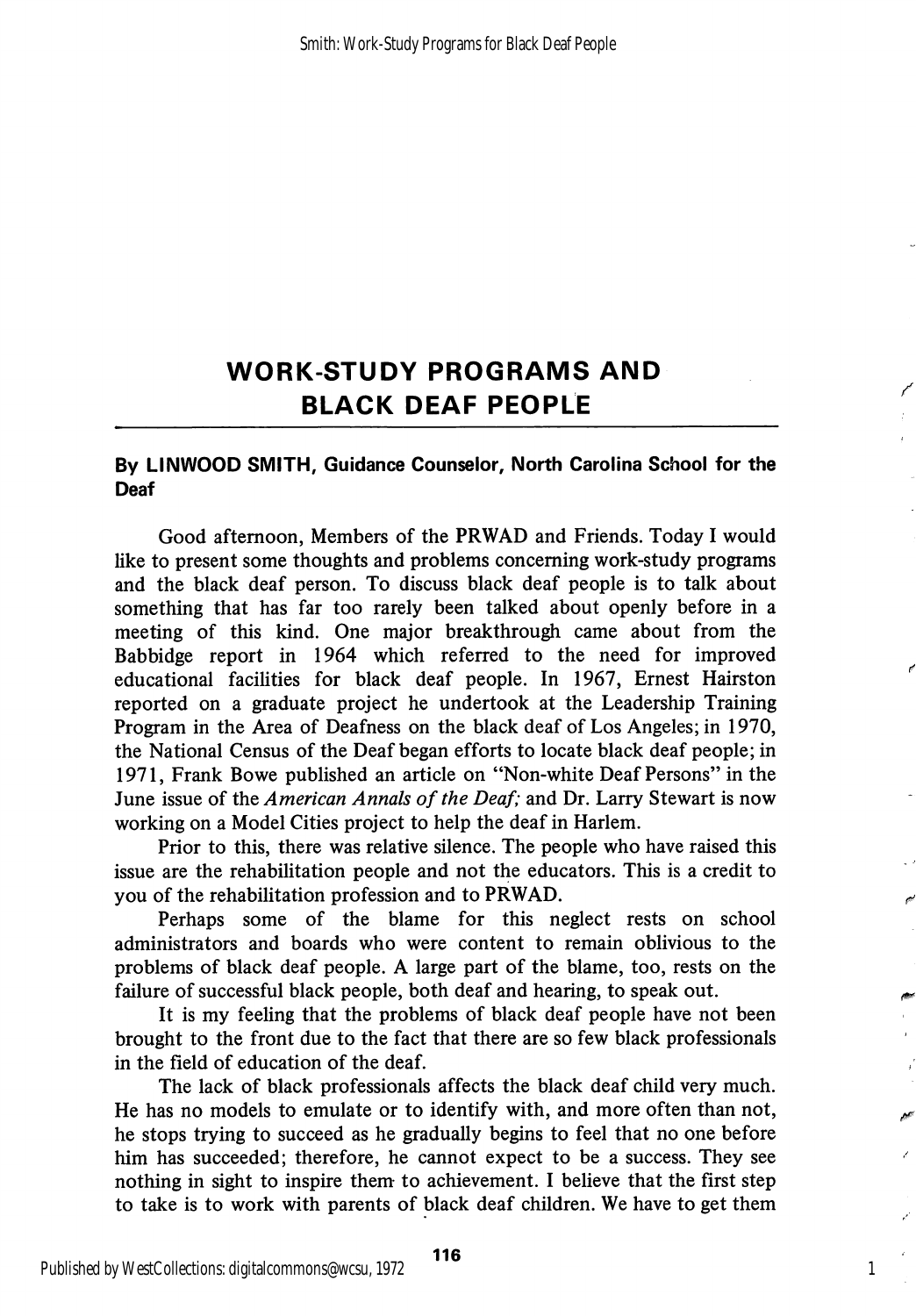involved. I feel that this area is one where we as black deaf professionals who have been through the mill can tell it like it is.

The majority of black deaf children are far behind the progress made by their white counterparts. They are without ambition because they have been deprived of opportunity. In my study of the black deaf in Watts, I found that very few of them completed the eighth grade and that when it comes to the matter of finding a job, they are at a distinct disadvantage.

The Lunde-Bigman national survey (1959) with 344 non-white deaf subjects showed that 2.4 percent of the males and none of the females reported attending any college. In Schein's study (1968) of the deaf community of Washington, D.C., he found that 41 percent of the white deaf males and 34 percent of the white deaf females had attended college as compared to 9 percent of the non-white deaf males and 5 percent of the non-white deaf females. (See Table I)

|                   | Lunde-Bigman Study, 1959 | Schein Study, 1968 |
|-------------------|--------------------------|--------------------|
| <b>White Deaf</b> |                          |                    |
| Male              | 9.5                      | 41                 |
| Female            | 10.1                     | 34                 |
| Non-white deaf    |                          |                    |
| Male              | 2.4                      | 9                  |
| Female            | 0.0                      | 5                  |

Table 1 Percentage of white and non-white deaf persons reporting any college attendance

In 1968, Alan B. Crammatte made a nation-wide effort to uncover black deaf professionals, but found none. The median earnings of white and non-white deaf persons as reported by the Lunde-Bigman study (1959) and the Schein study (1968) are shown in Table 2.

Table 2

| тамс 2<br>Median earnings: White and non-white deaf persons |                          |                    |
|-------------------------------------------------------------|--------------------------|--------------------|
|                                                             | Lunde-Bigman Study, 1959 | Schein Study, 1968 |
| <b>White Deaf</b>                                           |                          |                    |
| Male                                                        | \$3000-3999              | \$6473             |
| Female                                                      | 2000-2999                | 3542               |
| Non-white Deaf                                              |                          |                    |
| Male                                                        | \$2000-2999              | \$2611             |
| Female                                                      | 1000-1999                | 990                |

These statements may sound too sweeping, too distressing, but they serve to illustrate that the problems of the black deaf are such that they deserve immediate attention.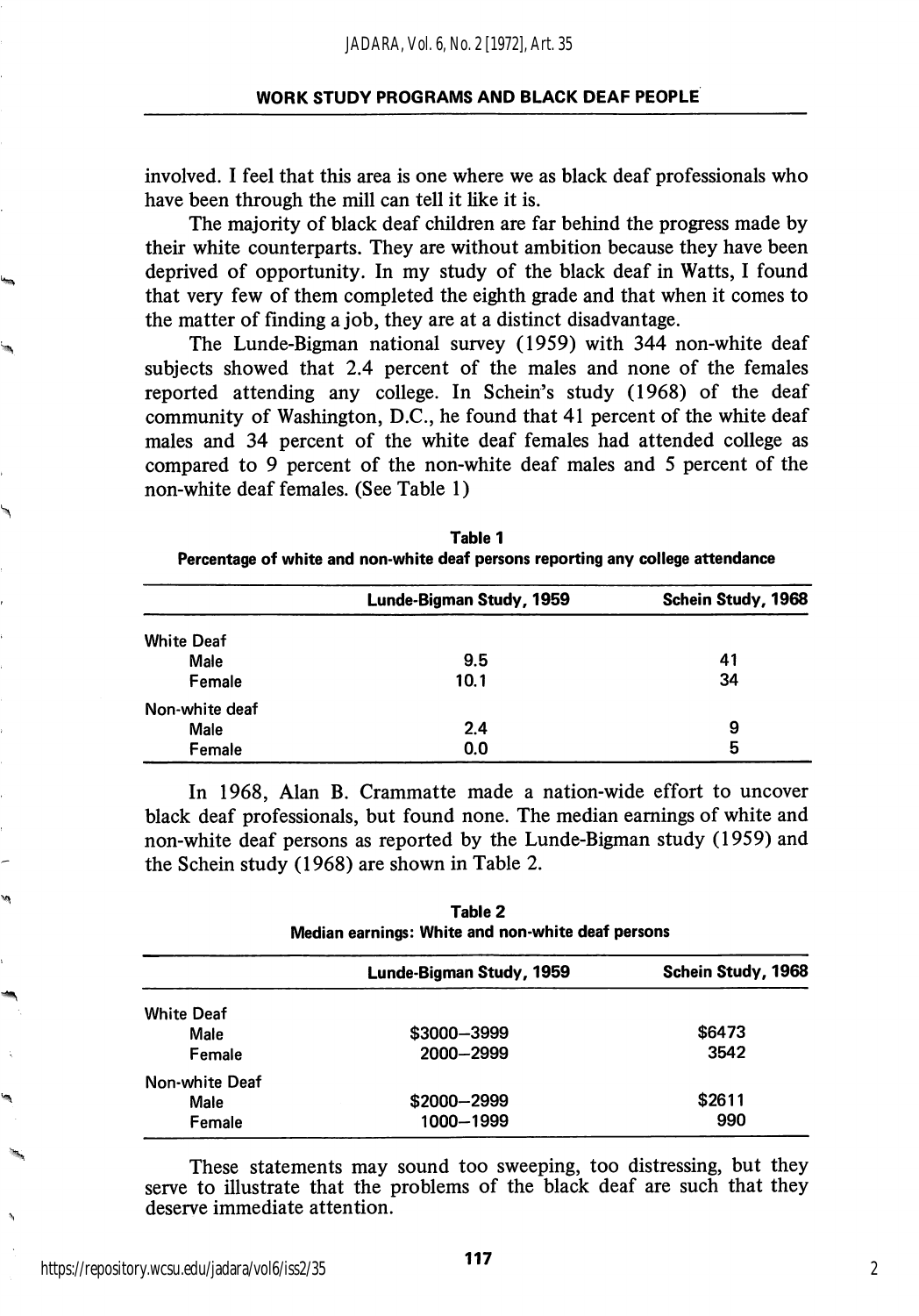I think most of the answers we are searching for can be obtained under our present school structure with a few adjustments.

At the North Carolina School for the Deaf we have an on-the-job training program for students in the twelfth grade. We have students placed in upholstry and dry cleaning establishments and in some department stores. At the moment, this is only for those who are doing well academically, with a few exceptions. Other schools may have close to the same thing. I believe on-the-job training should be made available to those in the lower half of the class which is where most black deaf children are.

Two advantages of on-the-job training come immediately to mind. First, it helps acquaint students with the world of work and exposes them to new and different situations outside of the protective environment of the residential setting. This exposure helps the student set realistic goals and also serves as reinforcement where improving school work is concerned. In addition, it helps in minimizing the apparent frustration many deaf students tend to feel towards their slow and sometimes unrewarding progression through school to the ultimate goal of gainful employment.

Second, on-the-job training helps expose employers to the student, his ability, and the problems of deafness. Frequently, this paves the way for employment opportunities for additional deaf people.

What can the schools and vocational rehabilitation do? How can they work together? First, I am proposing consolidation of schools in those states which still have separate facilities, one of which is mainly white, the other mainly black. This would bring black and white students under one roof and could help facilitate better education for all deaf people. Although other problems might arise, both groups could benefit from such exposure.

Second, there should be recruitment and training of more black teachers and professionals in the fields of education and vocational rehabilitation.

Third, work evaluation programs should be implemented. Too often we do not know what deaf people can do. Sadly, the black deaf person often does not know what he can do either. Evaluation programs might give us some surprising answers.

Fourth, vocational rehabilitation might establish summer programs for evaluation and training of the adult deaf on a state-wide basis.

I challenge you to develop a genuine interest in your clients, regardless of whether they are Black, Puerto Rican, Indian, Chicano or whatever. Communicate. Learn how they think, what they think, how they feel, and help them to obtain training and employment that will give them a sense of self-respect, confidence, and pride. You know and I know that not everyone can make it, but your job is to rehabilitate, and "if you don't do it  $-$  it won't get done."

Thank you.

3